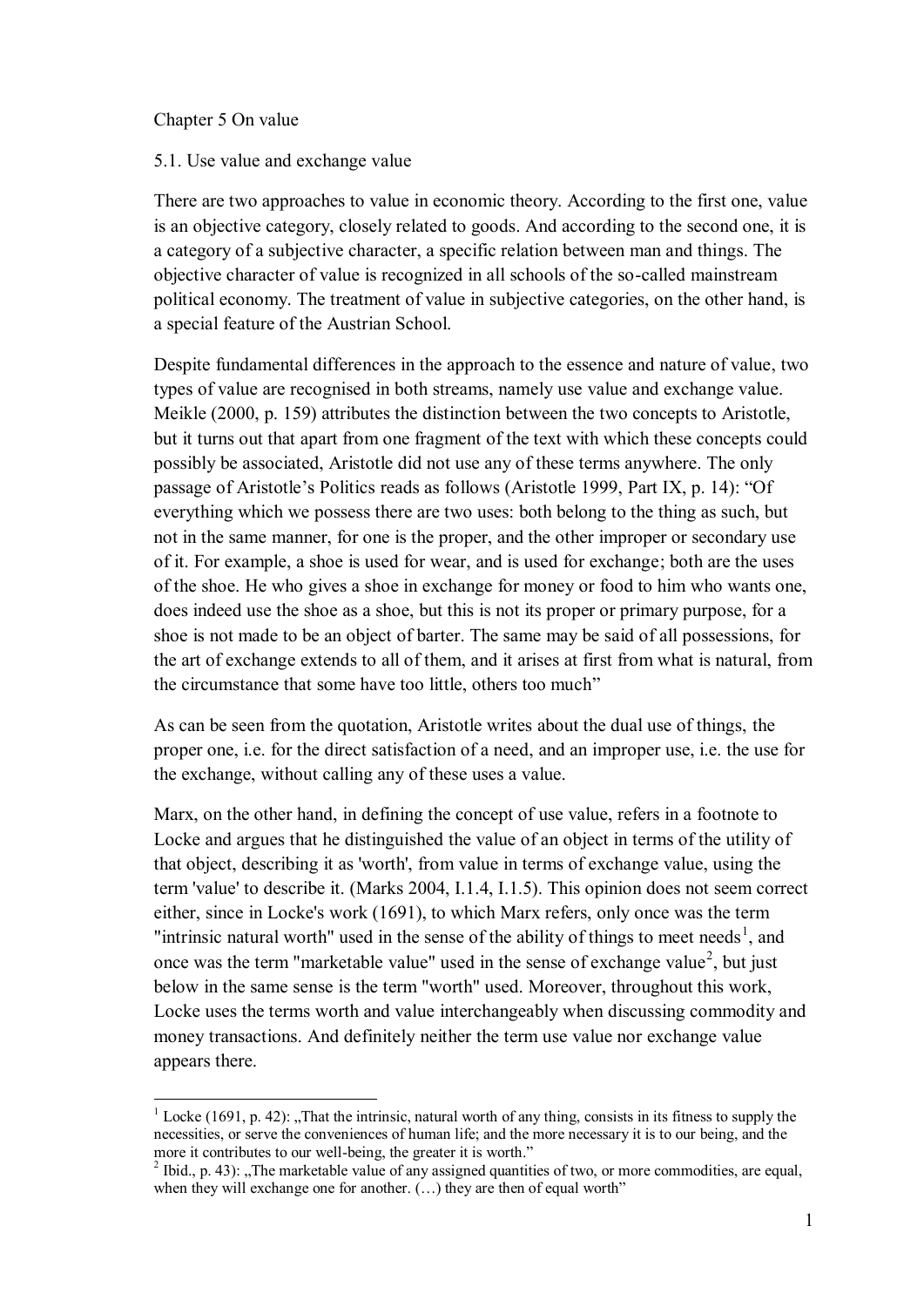These concepts were certainly used by A. Smith, (1981, pp. 44-45), showing on the example of water and diamonds that goods can have a very high value in use and have no exchange value, such as water, and vice versa, have a very high value in exchange and no value in use, such as diamonds. However, whatever their origins, these two types of value have become the subject of very meticulous consideration in both streams of economic thought and are still used in the social sciences today.

# 5.2. Value as a feature of goods

Beginning his discussion of value, A. Smith wrote (Smith 1981, p. 44): "The word VALUE, it is to be observed, has two different meanings, and sometimes expresses the utility of some particular object, and sometimes the power of purchasing other goods which the possession of that object conveys. The one may be called 'value in use;' the other, 'value in exchange.' The things which have the greatest value in use have frequently little or no value in exchange; and, on the contrary, those which have the greatest value in exchange have frequently little or no value in use."

Having stated that, Smith no longer deals with the use value and only focuses in the following chapters of his work on the exchange value. Hence correct seems the statement by Meikle, who 224 years later states (Meikle 2000, p. 169): "If economics is to be seen as the scienbce of exchange value, its magnitudes and movements, its interaction with use value, and of the requirements of its pursuits and the primary end, then the place of use value in it is that of a means rather than an end."

Later in his work, Smith explicitly identified the source of value as human labor. For he wrote (Smith 1981, p. 47): "The value of any commodity, therefore, to the person who possesses it, and who means not to use or consume it himself, but to exchange it for other commodities, is equal to the quantity of labour which it enables him to purchase or command. Labour, therefore, is the real measure of the exchangeable value of all commodities. The real price of every thing, what every thing really costs to the man who wants to acquire it, is the toil and trouble of acquiring it."

Moving on to discussing the components of price as a monetary expression of exchange value in a capitalist economy, Smith concludes (ibid., p. 66): "The value which the workmen add to the materials, therefore, resolves itself in this case into two parts, of which the one pays their wages, the other the profits of their employer upon the whole stock of materials and wages which he advanced."

In the course of his argument, Smith goes on to point out that it is still necessary to take into account the remuneration for the third factor of production, the land, and finally states (ibid., p. 67-68): "The real value of all the different component parts of price, it must be observed, is measured by the quantity of labour which they can, each of them, purchase or command. Labour measures the value not only of that part of price which resolves itself into labour, but of that which resolves itself into rent, and of that which resolves itself into profit".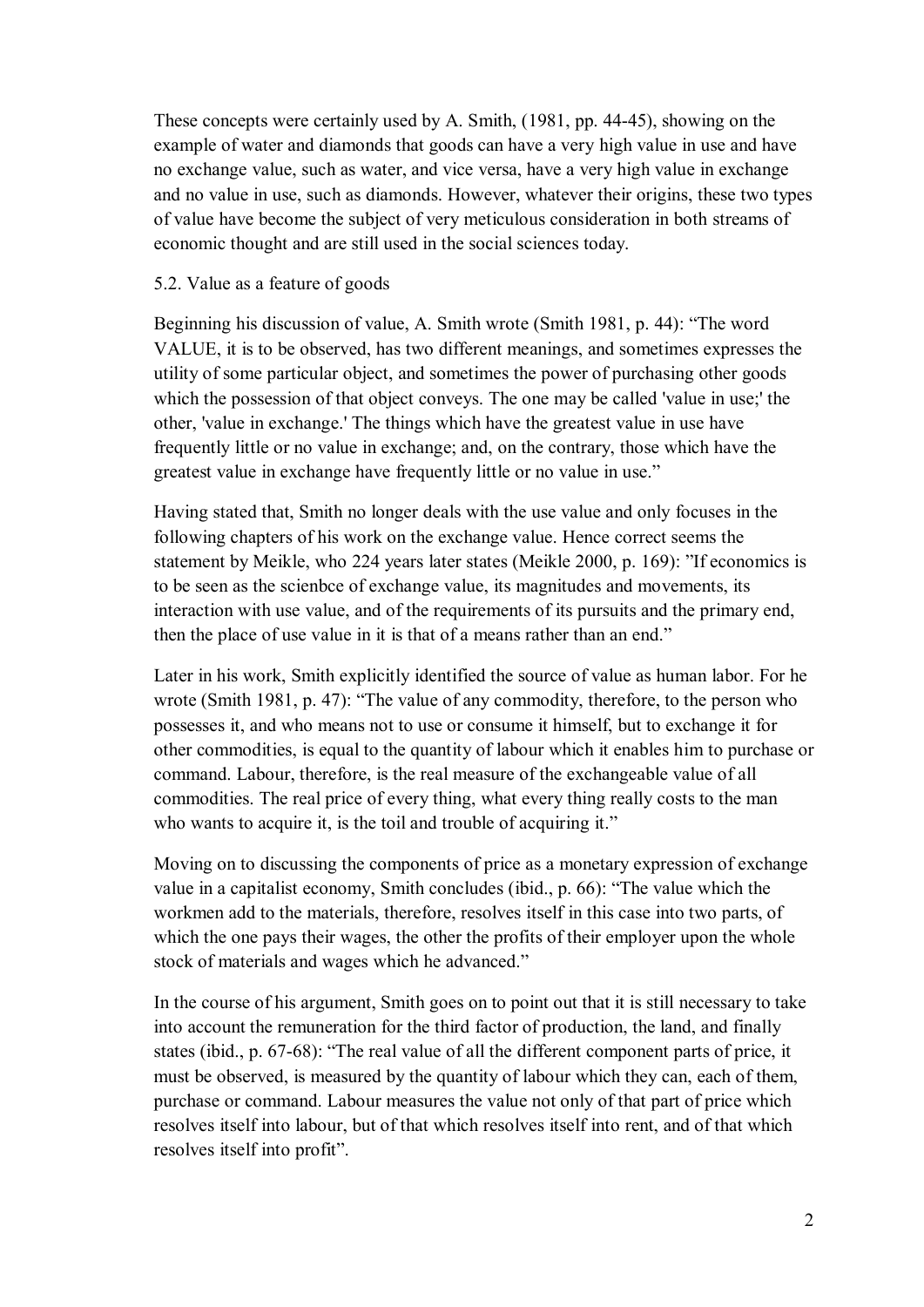The source of the value of goods, according to Smith, is the labor of those who produce them. How much of that value accrues to them depends on whether they work "on their own" or as wage earners in a private enterprise. In the former case, all of the value produced belongs to them, in the latter case, only part of it.

The concept of value as an objective characteristic acquired by goods in the process of production has been widely accepted by Smith's successors and is still one of the most important elements of the paradigm of mainstream economics today. Only the views on the role of individual factors of production in the process of creating this value, and thus on the justification for their participation in the process of sharing it, have changed. Two extreme positions can be noted here. One of them, closest to Smith's approach, is Marx's completely ideologized theory of added value; the other is the axiomatic theory of value of G. Debreu (1987 [1959]) developed by mathematical economics. In Debreu's theory, value is determined by such a price system at which the economy described by the mathematical model of the economy built on the basis of axioms is in equilibrium.

Marx, like Smith, recognizes two forms of value, that is, a use value and an exchange value. The former is defined in this way (Marx 2004 , I.1.4): The utility of a thing makes it a use-value. But this utility is not a thing of air. Being limited by the physical properties of the commodity, it has no existence apart from that commodity. (…) Usevalues become a reality only by use or consumption: they also constitute the substance of all wealth, whatever may be the social form of that wealth."

What concerns the second form of value, Marx states (ibid., I.1.5) "Exchange value, at first sight, presents itself as a quantitative relation, as the proportion in which values in use of one sort are exchanged for those of another sort, a relation constantly changing with time and place. Hence exchange value appears to be something accidental and purely relative, and consequently an intrinsic value, *i.e.,* an exchange value that is inseparably connected with, inherent in commodities, seems a contradiction in terms."

However, he immediately explains (ibid., I.1.6): "(...) first: the valid exchange values of a given commodity express something equal; secondly, exchange value, generally, is only the mode of expression, the phenomenal form, of something contained in it, yet distinguishable from it." and a little further (ibid. I.1.9) states: "As use-values, commodities are, above all, of different qualities, but as exchange values they are merely different quantities, and consequently do not contain an atom of use-value."

Having stated this, Marx proceeds to an argument in which he tries to prove that what is common to all commodities and what determines the exchange value of each of them is the abstract value, the source of which is the so-called socially necessary input of the abstract human labor contained in each of them. As a result, he comes to the following conclusions (ibid., I.1.17): "A thing can be a use-value, without having value. This is the case whenever its utility to man is not due to labour. Such are air, virgin soil, natural meadows, &c. A thing can be useful, and the product of human labour, without being a commodity. Whoever directly satisfies his wants with the produce of his own labour, creates, indeed, use-values, but not commodities. In order to produce the latter, he must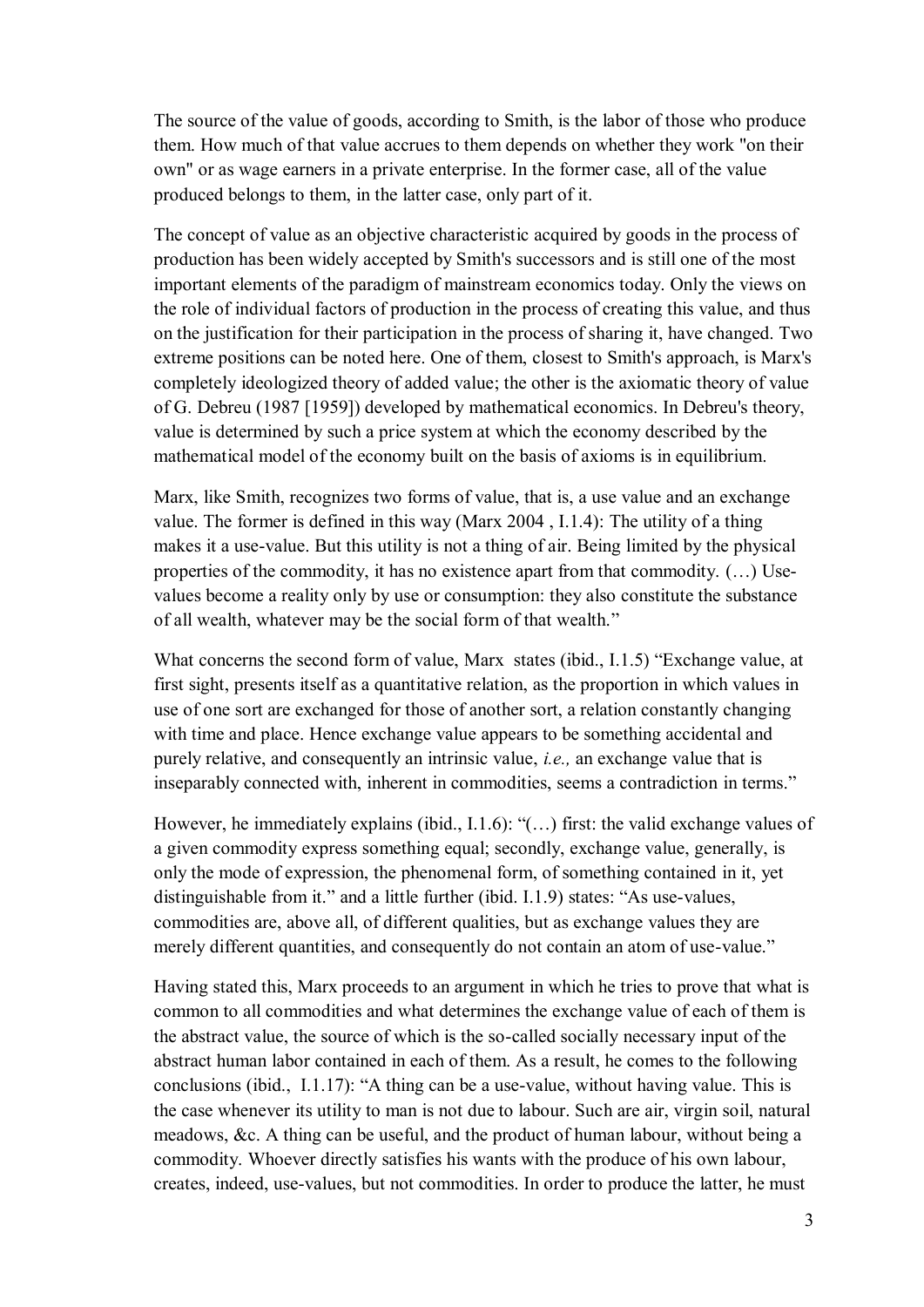not only produce use-values, but use-values for others, social use-values. Lastly, nothing can have value, without being an object of utility. If the thing is useless, so is the labour contained in it; the labour does not count as labour, and therefore creates no value."

Without going further into Marx's theory of value and its social implications, nor entering into a discussion with it, since that is not the purpose of this review, one can stop here at stating that Marx - as the quotations indicate - accepts Smith's view of the source of value and its objective character, but limits the scope of this concept to commodities. From this one can conclude that goods not intended for sale do not have value.

An extreme variation of the theories sketched above, which consider value to be an objective feature of goods and see its source in the production process, is G. Debreu's axiomatic theory of value. The term "value" appears in this theory only in the title of his work (The Theory of Value) and in the introduction, where the formal form of mathematical function describing value is presented. But nowhere in this work is there a definition of the content of this concept. The whole theory boils down to proving, on the basis of a system of axioms, that there exists such a system of market prices at which the economy achieves a specific equilibrium state in which consumers and producers implement their optimal consumption and production plans. This optimal equilibrium state of the economy is determined by the value function defined in the commodity space (Debreu 1987 [1959], p. ix). Value is thus, in Debreu's approach, a concept that means only the monetary equivalent of all production plans and all consumption plans as well as net wealth satisfying the equilibrium condition under a given price system.

## 5.3. Value as a subjective category

A completely different approach to the issue of value than that taken by representatives of the mainstream was adopted by C. Menger, who initiated the Austrian School of Economy. This author linked the concept of value to man and his relationship to goods, and in addition recognized that all economic goods have value, not just those that are intended for sale, i.e. commodities, as was the case with Marx. Thus, he initiated the subjective theory of value.

Menger begins his presentation of this theory with a general definition of value, in which he states (Menger 2007, p.115) that value is "the importance that individual goods or quantities of goods attain for us because we are conscious of being dependent on command of them for the satisfaction of our needs. The value of goods, accordingly, is a phenomenon that springs from the same source as the economic character of goods—that is, from the relationship, explained earlier, between requirements for and available quantities of goods."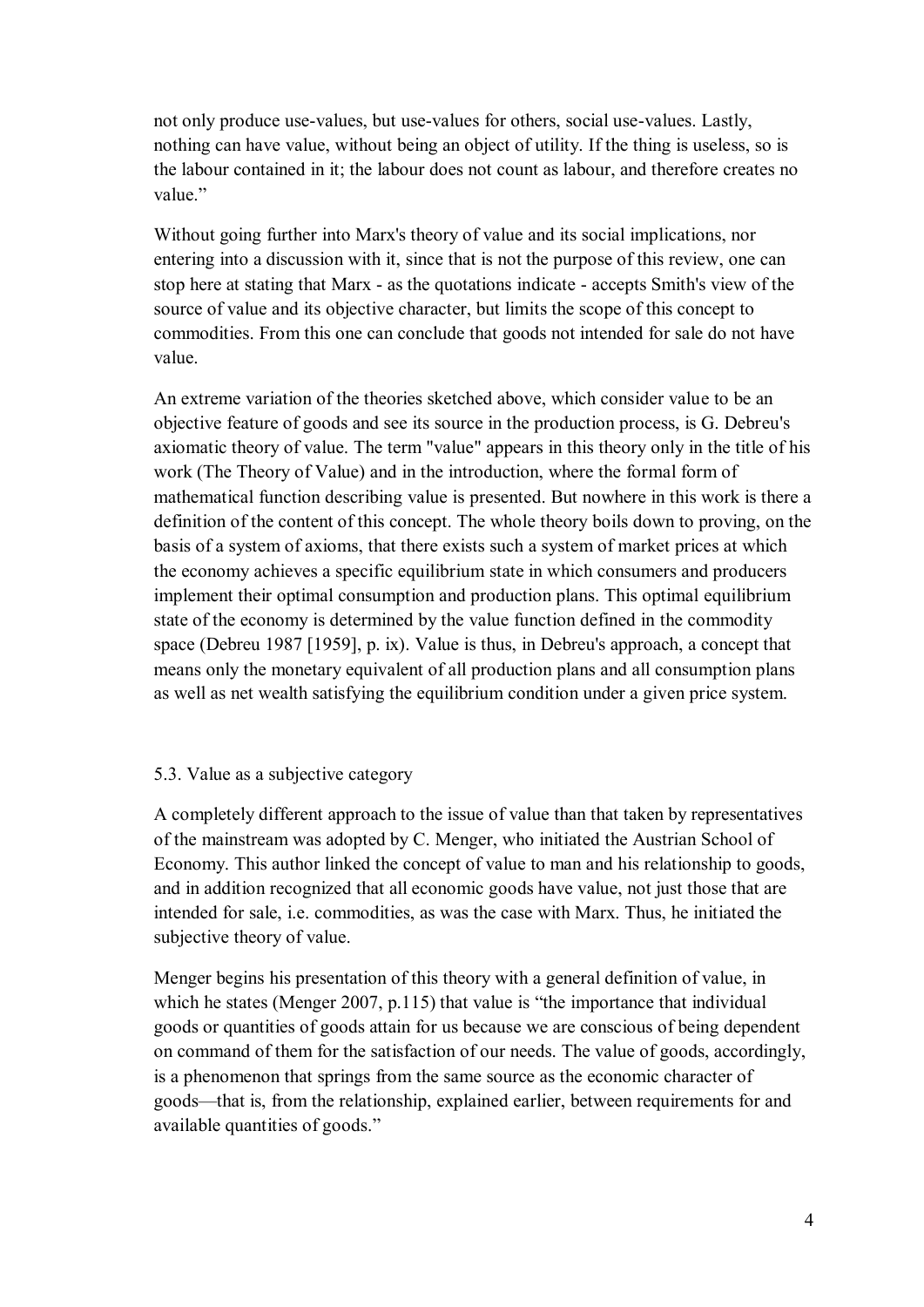He further adds (ibid., p.116): "Value is therefore nothing inherent in goods, no property of them, but merely the importance that we first attribute to the satisfaction of our needs, that is, to our lives and well-being, and in consequence carry over to economic goods as the exclusive causes of the satisfaction of our needs." This last statement is repeatedly made by Menger in his work<sup>3</sup>.

It is worth mentioning in this context that Menger was not the one who first linked the value of goods to their ability to satisfy needs. Indeed, already in the sixteenth century this is how the scholastics came to value. As Blaug (2000, p. 52) writes: "Scholastic economics categorically based value on the satisfaction of needs, and in its last versions tied utility to the relative rarity of goods." These very two elements, need and rarity, are the basis of the Austrian School's theory of value."

In reasoning to explain the phenomenon of value, Menger starts from the assumption that a person whose goal is the maximum satisfaction of needs has both the knowledge of the quantity of goods that is necessary to satisfy his needs in a given time horizon and the knowledge of the quantity of goods at his disposal in that same period. Comparison of these quantities then determines whether the goods in question are economic goods or not and, consequently, whether they are of value to him or not. According to Menger, a good becomes an economic good and acquires its value only when the amount of that good at one's disposal is less than the amount necessary to fully satisfy his or her needs. For only then does man take certain actions, which Menger defines as "economizing". Otherwise, he does not take action. This is because non-economic goods, i.e., those which one possesses in excess, have no value.

The terms use-value and exchange-value do not appear in Menger's work until the sixth chapter, when the author seems confident that the examples and repeated arguments about the relation of the value of goods to their rarity and their ability to satisfy human needs are sufficient. And he defines these terms as follows: "Use value, therefore, is the importance that goods acquire for us because they *directly* assure us the satisfaction of needs that would not be provided for if we did not have the goods at our command. Exchange value is the importance that goods acquire for us because their possession assures the same result *indirectly*." These two types of value are for Menger merely two facets of the same category that is value.

The novelty of Menger's approach to value is to treat use-value and exchange-value as two aspects of the same category, that of the subjective value of goods, which result from a certain special relation of man to goods in given circumstances. This special relation is the "importance" attributed to these goods because of their known relation to needs, but only when the amount of these goods at one's disposal is less than is

 $\overline{a}$ 

 $3$  E.g.: p.116: "Value is therefore nothing inherent in goods, no property of them,  $(...)$ "; p.120: "The value of goods arises from their relationship to our needs, and is not inherent in the goods themselves"; p. 121: "Value is thus nothing inherent in goods, no property of them, nor an independent thing existing by itself. It is a judgment economizing men make about importance of the goods at their disposal for the maintenance of their lives and well-being. Hence value does not exist outside the consciousness of men."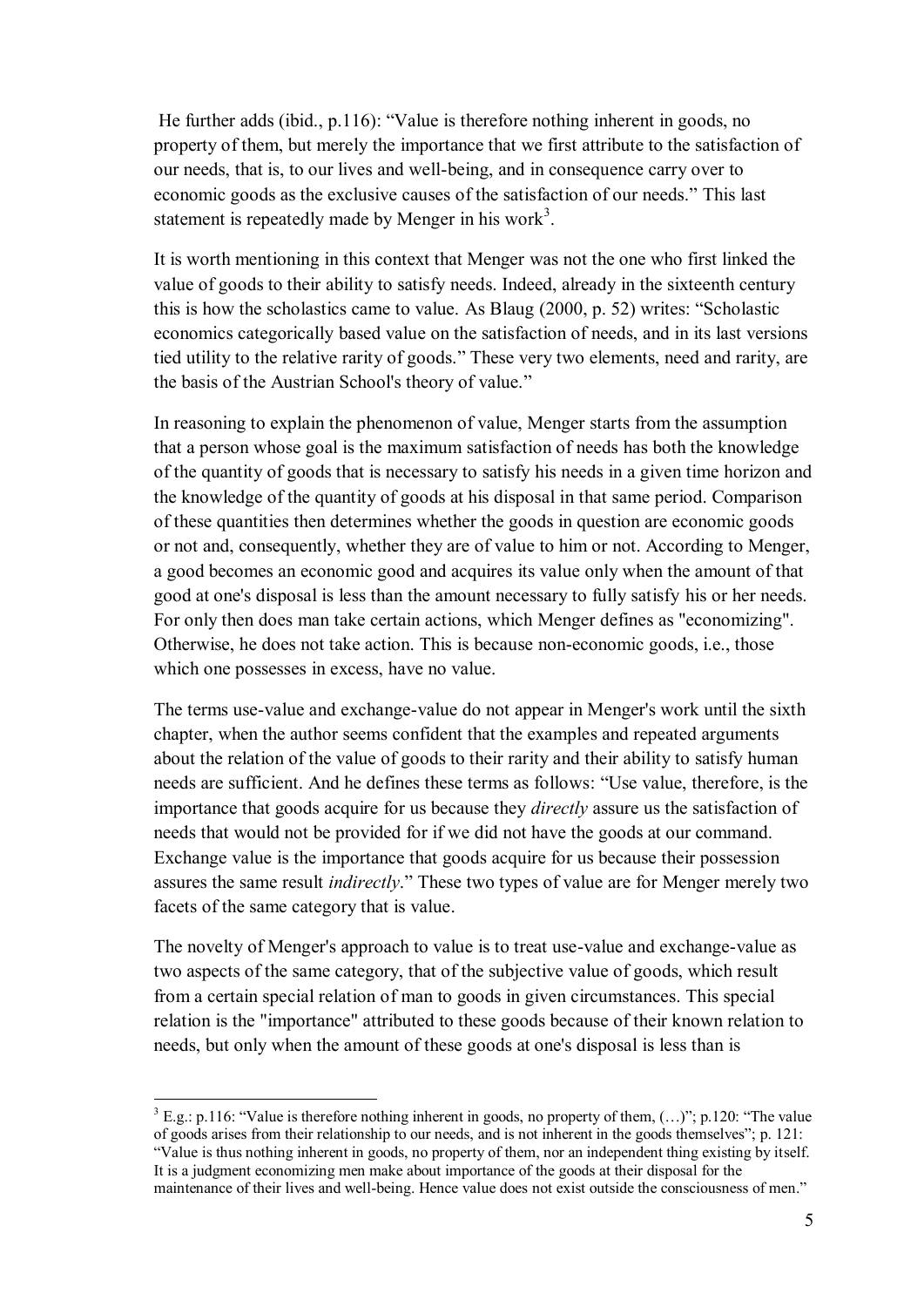necessary for the full satisfaction of these needs. Then and only then do such goods have value, otherwise they have no value.

Accepting Menger's generally subjective approach to value, the second prominent representative of the Austrian School, Ludwig von Mises, strongly emphasizes the view that the value of goods is determined by the hierarchy of values of the needs they are supposed to satisfy. In his fundamental work titled "Human Action" (Mises 1996, pp. 94-95) he writes: "It is customary to say that acting man has a scale of wants or values in his mind when he arranges his actions. On the basis of such a scale he satisfies what is of higher value, i.e., his more urgent wants, and leaves unsatisfied what is of lower value, i.e., what is a less urgent want. There is no objection to such a presentation of the state of affairs."

A little further on he modifies somewhat the definition of value given by Menger, writing (ibid., p. 96): "Value is the importance that acting man attaches to ultimate ends. Only to ultimate ends is primary and original value assigned. Means are valued derivatively according to their serviceableness in contributing to the attainment of ultimate ends. Their valuation is derived from the valuation of the respective ends. They are important for man only as far as they make it possible for him to attain some ends. Value is not intrinsic, it is not in things. It is within us; it is the way in which man reacts to the conditions of his environment."

Finally, he clarifies his position on the link between the action as a category ultimately given and value, stating (ibid., p. 97): "Action is an attempt to substitute a more satisfactory state of affairs for a less satisfactory one. We call such a willfully induced alteration an exchange. A less desirable condition is bartered for a more desirable. What gratifies less is abandoned in order to attain something that pleases more. That which is abandoned is called the price paid for the attainment of the end sought. The value of the price paid is called costs. Costs are equal to the value attached to the satisfaction which one must forego in order to attain the end aimed at. The difference between the value of the price paid (the costs incurred) and that of the goal attained is called gain or profit or net yield. Profit in this primary sense is purely subjective, it is an increase in the acting man's happiness, it is a psychical phenomenon that can be neither measured nor weighed. There is a more and a less in the removal of uneasiness felt; but how much one satisfaction surpasses another one can only be felt; it cannot be established and determined in an objective way. A judgment of value does not measure, it arranges in a scale of degrees, it grades. It is expressive of an order of preference and sequence, but not expressive of measure and weight. Only the ordinal numbers can be applied to it, but not the cardinal numbers."

In Mises' case, therefore, the action boils down to exchanging<sup>4</sup> something less satisfactory and therefore of less value (these are the means used to achieve the goal) for something of greater value (the ultimate goal), thus achieving subjective, immeasurable profit. In this way we move to a higher level on the preference scale (it must be

 $\overline{a}$ 

<sup>&</sup>lt;sup>4</sup> This is how "Action as an Exchange" was titled the fourth subsection of Chapter IV of his work.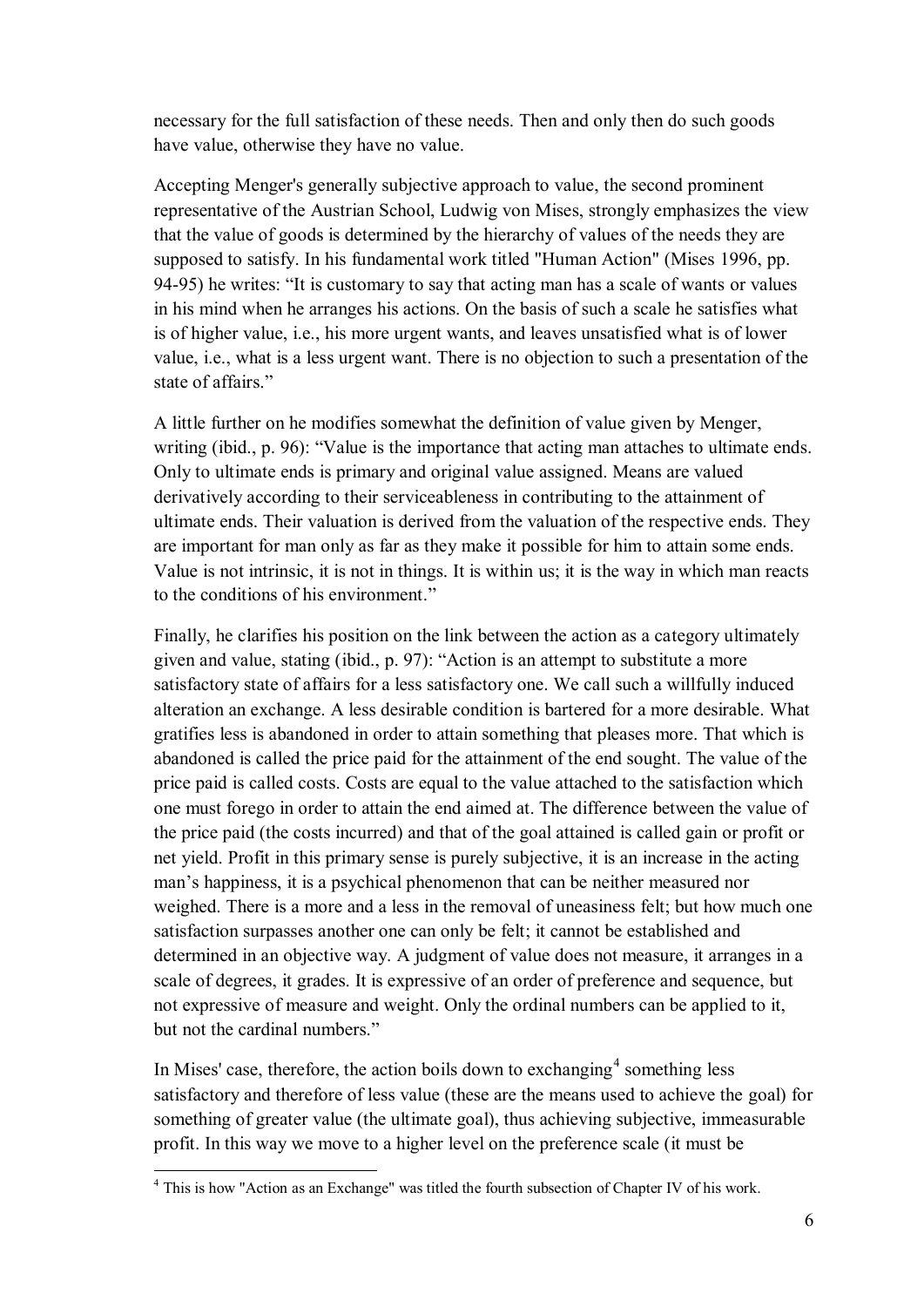remembered that the direction of this scale is the opposite of "normal", i.e. the further ahead in the timeline, the lower the value).

The above-quoted fragment of Mises' deliberations proves that he equates the value of a need with the urgency of its satisfaction. Leaving aside for the moment a certain contradiction that appears here in the context of the value of the so-called goods of a higher order, as well as the problem of comparability of the value of these goods understood in this way, it is necessary to draw attention to two issues that require comment, namely, the issue of the meaning of the term "need" itself, and the issue of the value scale of needs, which is supposed to be something that, according to Mises, every person possesses, and which determines the value of goods.

Let's start with the concept of need. The meaning of this term has not been clearly defined by Mises, as in Menger, whose theory Mises is developing. Menger (2007, p.77) only points to the sources of needs, seeing them in the nature of man, and states that concern for their satisfaction manifests itself in the fact that one has to obtain all the goods necessary for this. For if man has all the necessary consumption goods at his disposal, then the satisfaction of these needs depends exclusively on him. This is in line with his earlier statement (ibid., p.56) that the success at any time, as far as the satisfaction of needs is concerned, is assured if we have at our disposal the goods necessary for their direct satisfaction.

It is worth noting the term "consumption goods" which appears in the passage quoted above. The author does not define this term anywhere, but he uses it repeatedly in the sense of goods directly serving to satisfy needs. In the Menger hierarchy of goods they are defined as first order goods (Menger 2007, p.79). When combined with the source of needs, which, according to Menger, are supposed to be the drives stemming from the nature of man, we obtain an image in which need appears as something objective. This is confirmed by this quotation (Menger 2007, p. 83): "If we observe people in provident activity directed to the satisfaction of their future needs, we can easily see that they are far from letting the capacity of their needs to grow escape their attention. On the contrary, they are most diligently concerned to take account of it. A person expecting an increase in his family or a higher social position will pay due attention to his increased future needs in the construction and furnishing of dwellings and in the purchase of carriages and similar durable goods. As a rule, and as far as his means will permit, he will attempt to take account of the higher claims of the future, not in a single connection only, but with respect to his holdings of goods as a whole."

On the basis of this passage, we can conclude that for both Menger and Mises, need is something given from outside, something objective that seems not to depend on the will of the individual, but is at most a side effect of his other actions (family increase) or the result of circumstances in which his participation is essentially passive (social advancement). The question of the possibility of satisfying these needs is similar; for Menger seems to suggest that it is not the individual who decides whether, faced with the prospect of family increase or promotion, he will strive to acquire the necessary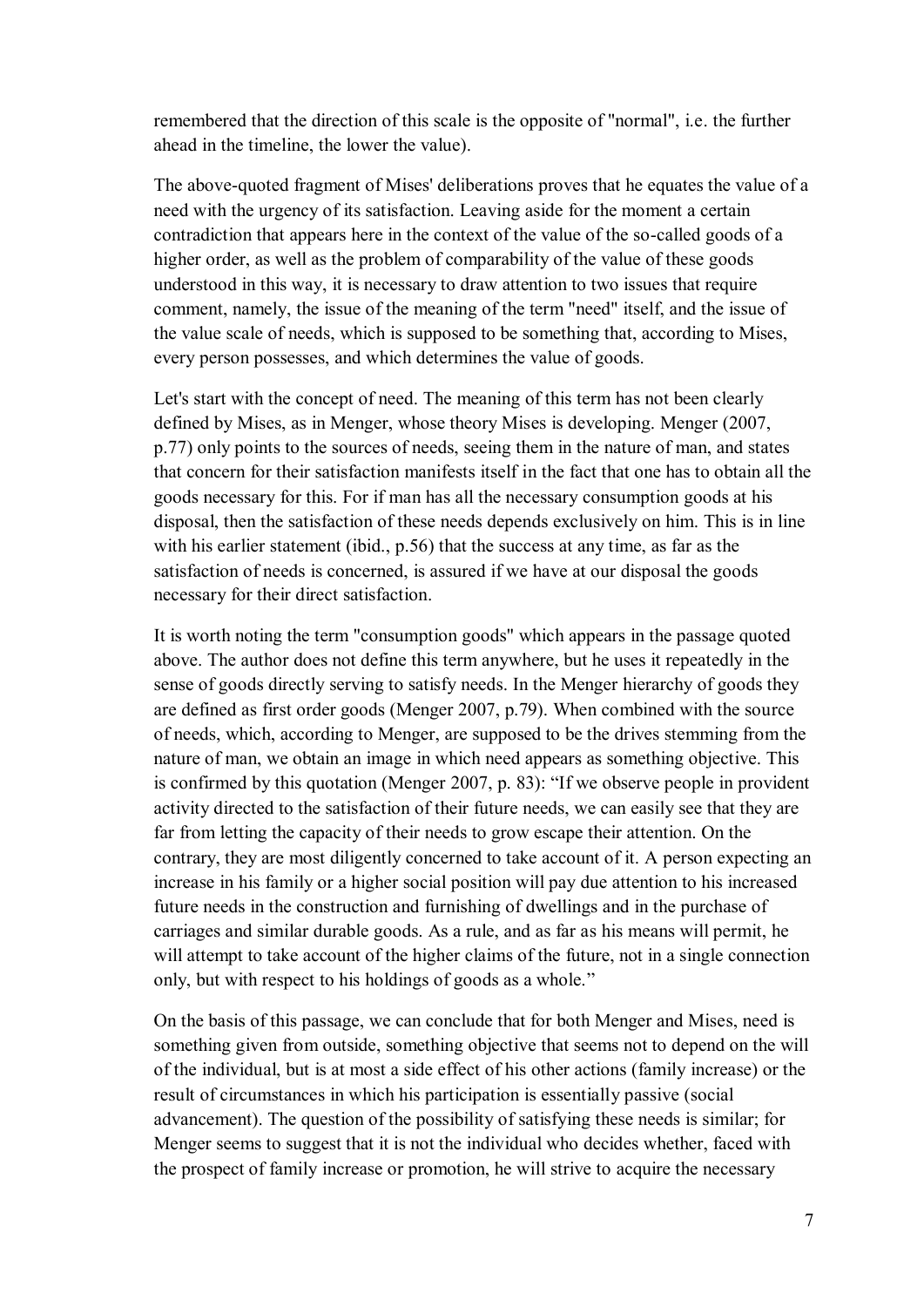means to rise to the occasion, but that the available means will determine whether and which of these needs will be satisfied. Mises merely elaborates on this approach by adding the scale of value of needs mentioned above.

In commenting on this approach to needs, it should be said that as long as we are with the generalities, the matter is obvious; for no one disputes that the provision of adequate food and water to the organism is a condition of survival, and therefore that the existence of such needs is objective. The same applies to the goods necessary to protect an organism from extreme adverse conditions and atmospheric phenomena. A need in this case means "that which is necessary for survival". This is a concept that should be classified rather as a technical term in the field of the science of man as a biological organism. The state of such an objective necessity is expressed by the English term need. In relation to the needs understood in such a way, we can talk about a hierarchy of values, or better - about a hierarchy of importance. Then, for sure, the highest in this hierarchy would be food and water, then probably some kind of clothing and housing depending on the local climatic conditions, and at the end various kinds of pleasure, which can be easily given up.

But the problem arises immediately when we get down to specifics, that is, when we ask what is meant by food, clothing, housing, and so on. No special proof is needed that hunger and thirst can be satisfied in many different ways. While it is indisputable that there is an objective need to provide the body with a certain number of calories in the form of food and liquids, it is always up to the person concerned to decide whether this need will be satisfied with personally picked berries and water from a stream or with chateaubriand and brand-name red wine ordered from an elegant restaurant, under the obvious assumption that there is a restaurant serving chateaubriand in the area and that the person concerned knows about it. It is man who chooses the way of satisfying his hunger, i.e. what he actually needs for that purpose, and it is he who bears the consequences of such a choice in the form of the necessary behaviors that put this decision into action. If he decides that berries from the nearby forest will suffice to satisfy his hunger, the effort required to satisfy such a need will be different from the effort required to satisfy the need to eat dinner in a restaurant.

A rather trivial example was used above to sharpen the problem under discussion. In fact, however, all human needs must be included in the category which in English is represented by the term "wants". Because it depends on the will of every man, on his "wants", what he considers necessary at a given moment and what means he wants to use for this purpose, and what he will postpone to a nearer or farther future, regardless of the objective necessity. While it is possible to agree that there is a hierarchy of needs in the sense of necessities, it is certain that needs in the sense of wants do not have such a hierarchy. Here, circumstances and emotions connected with them are more important, which is scrupulously exploited by manipulators of advertising and marketing. If we were to refer again to the example quoted above, the choice of a dinner in an elegant restaurant by a man with a modest income does not have to be preceded by the payment of all current obligations for rent, energy, water, etc., as would be dictated by the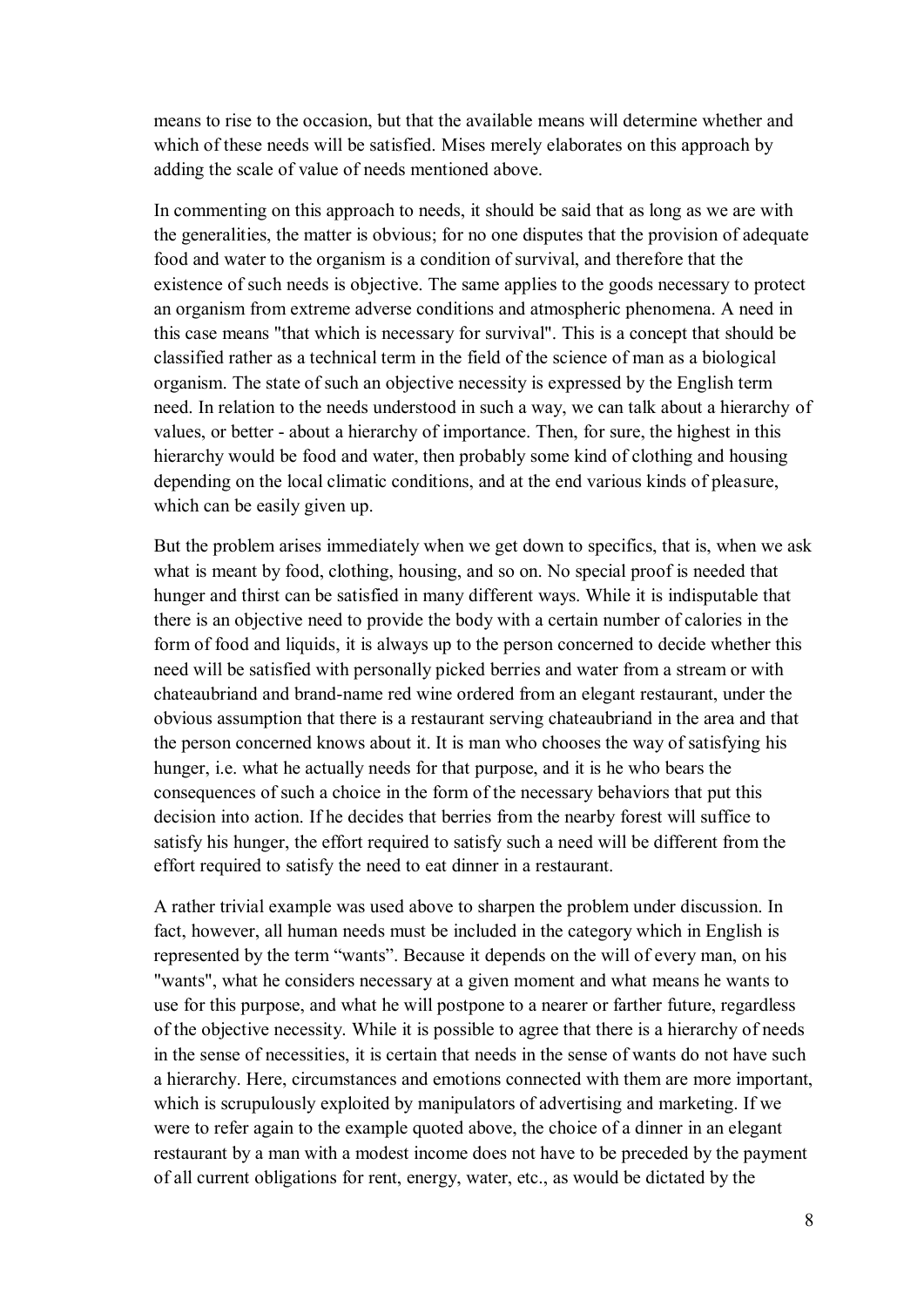"normal" hierarchy of values from Maslow's theory. Examples of choices that completely contradict both the privately recognized and publicly proclaimed scale of values could be endlessly multiplied. Thus, talking about a scale of value is one of the weaknesses of the Austrian School's approach to the issue of needs and its related theory of value.

In addition to the issues raised, it is worth noting here the interchangeability (synonymity) of the terms "value" and" urgency" of need used by Mises; in his view, the greater the urgency of satisfying a need, the greater its value. Despite the explicit caveat that assessing value in this way reflects the order of people's preferences and their sequence, rather than a measurement of its magnitude or importance, such a stance can lead to confusion. Suppose, for example, that on the scale of the value of needs, that is, on the scale of their urgency, we have today buying a tie and next month buying a car. According to Mises's terminology, we would then have to conclude that a tie is of greater value to us than a car. Wouldn't such a statement confuse many listeners, and would they want to hear an explanation of what we meant by it?

# 5.4. Value in the view of economic personalism

Some representatives of economic personalism make certain modifications to the theory of value of the Austrian School. For example, O'Boyle (2008, p. 18) writes that exchange value is an objective piece of information and use value is a subjective feeling of a person, and then states that for each person involved in the exchange process, the use value (what one receives) must be greater than the exchange value (what one gives in return), because without this gain [from the difference in values], the exchange could not take place. However, he immediately adds that some people are able to get more than they deserve in the exchange process, while others get less, and conventional economics, that is the mainstream, tries to sweep this problem of injustice under the rug, hiding behind the "invisible hand of the market," which this author does not agree with.

Referring to such an approach, it is necessary to point out the logical incoherence of the author's reasoning. For if we accept that use-value is a subjective feeling of man, and exchange-value - an objective portion of information, it is impossible in any way to arrive at the category of profit of which O'Boyle writes, which is the difference between these two values, and thus - to determine which of the counterparties has achieved from the exchange more than he was entitled to. After all, only measurable quantities can be added and subtracted. Thus, while for Menger and Mises subjective profit could be regarded as a certain distance between these two values on a subjective scale of values, for O'Boyle these are concepts belonging to two different worlds; one belongs to the world of subjective feelings, the other to the world of objective quantities. Writing about profit and exploitation becomes in these terms pointless.

Another problem with value appears in the study of another representative of economic personalism, Gloria Zuniga. In this case, the issue is Menger's notion of the so-called economic value. After quoting Menger's definition of economic value, she states the following (Zuniga 2001, p. 155): "But the subject may be wrong in his value judgment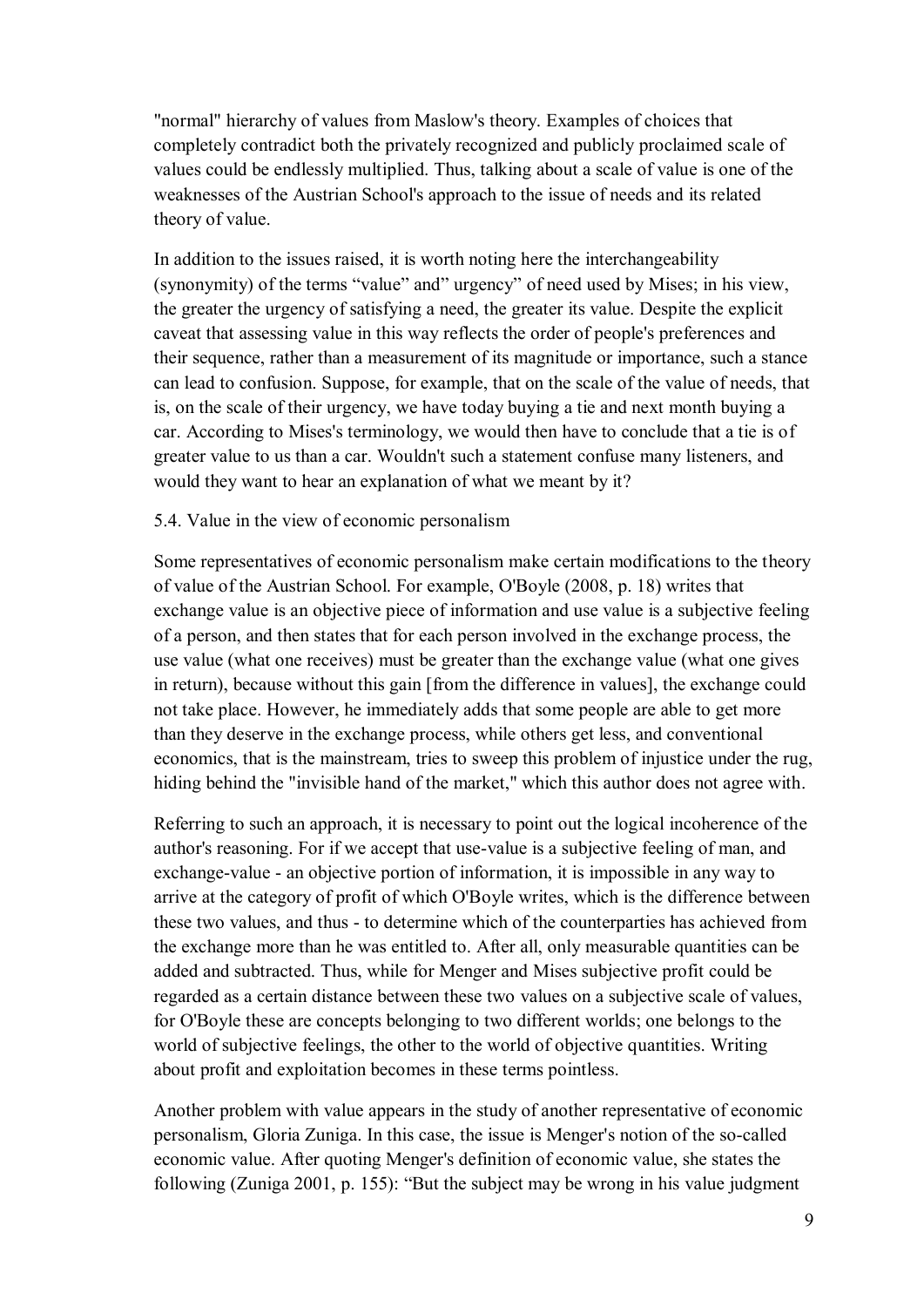such that he attributes value to a thing that, in fact, will not or cannot satisfy his present, urgent want. The truth of economic value judgments is settled, then, by those facts about the thing that make it the case that it can satisfy the relevant want as expected by the agent."

The problem here is that Zuniga allows for the possibility of bystanders to evaluate a subjective feeling, which by its very nature cannot be subject to such an evaluation. And such a subjective feeling is, in Menger's approach, the economic value of a given good.

### 5.5. Value in the personalist economics

There is no doubt that to achieve anything requires intellectual, physical, and mental effort, that is, what Mises calls action. Action itself, however, must always be preceded by an act of choice, the essence of which consists in choosing one option within an alternative and rejecting the opposite option. This is why the personalist theory of value starts from the fact that when someone comes up with an idea, or when such an idea is suggested to him by someone else, he always first asks himself whether it is worth implementing such an idea at all. Only when the answer to this question is positive, can the next step take place. This step consists in taking such actions that in the decisionmaker's opinion are to lead to achieving this goal. This is when value emerges as an economic category. This concept, however, refers not to a characteristic of some tangible or intangible thing, but concerns the relationship of subjective importance of two things. One is the tangible or intangible goal that someone has decided to achieve, and the other is the necessary sacrifices of one's time, strength, and resources, without which that goal cannot be achieved. Deciding to proceed with the goal is tantamount to recognizing that the goal is worth making such a sacrifice. Whether or not the magnitude of this necessary sacrifice is precisely known at the time the decision is made is irrelevant to the emergence of value understood in this way.

Because any choice of one option of an alternative automatically means giving up the opposite one, the value of the option chosen is determined by the value of the option sacrificed to achieve the former. In view of this, it is always the case that what a person has chosen is worth what she has sacrificed in order to do so. A sufficient reason for such a decision is that the thing received is needed more at the moment than the thing given up in exchange. Seeking profit as a motive for such a decision does not seem to be the right approach. The more so because it leads to various awkwardnesses and problems of logical and methodological nature, which were already mentioned before.

A second reason to reject the Austrian School's approach to value is that it cannot be applied to purposes other than the exchange of market goods. And yet, it is undeniable that people ascribe value not only to goods that are subject to economic exchange, but also to intangible goals, including those that have no connection to any goods or services. Examples of the latter include the desire to become a champion in some sport, to learn a foreign language, or to get a wife or husband. For these reasons, personalist economics holds that the value of any goal is determined in each case by the amount of sacrifice that is made or must be made to achieve it. In this sense, for example, the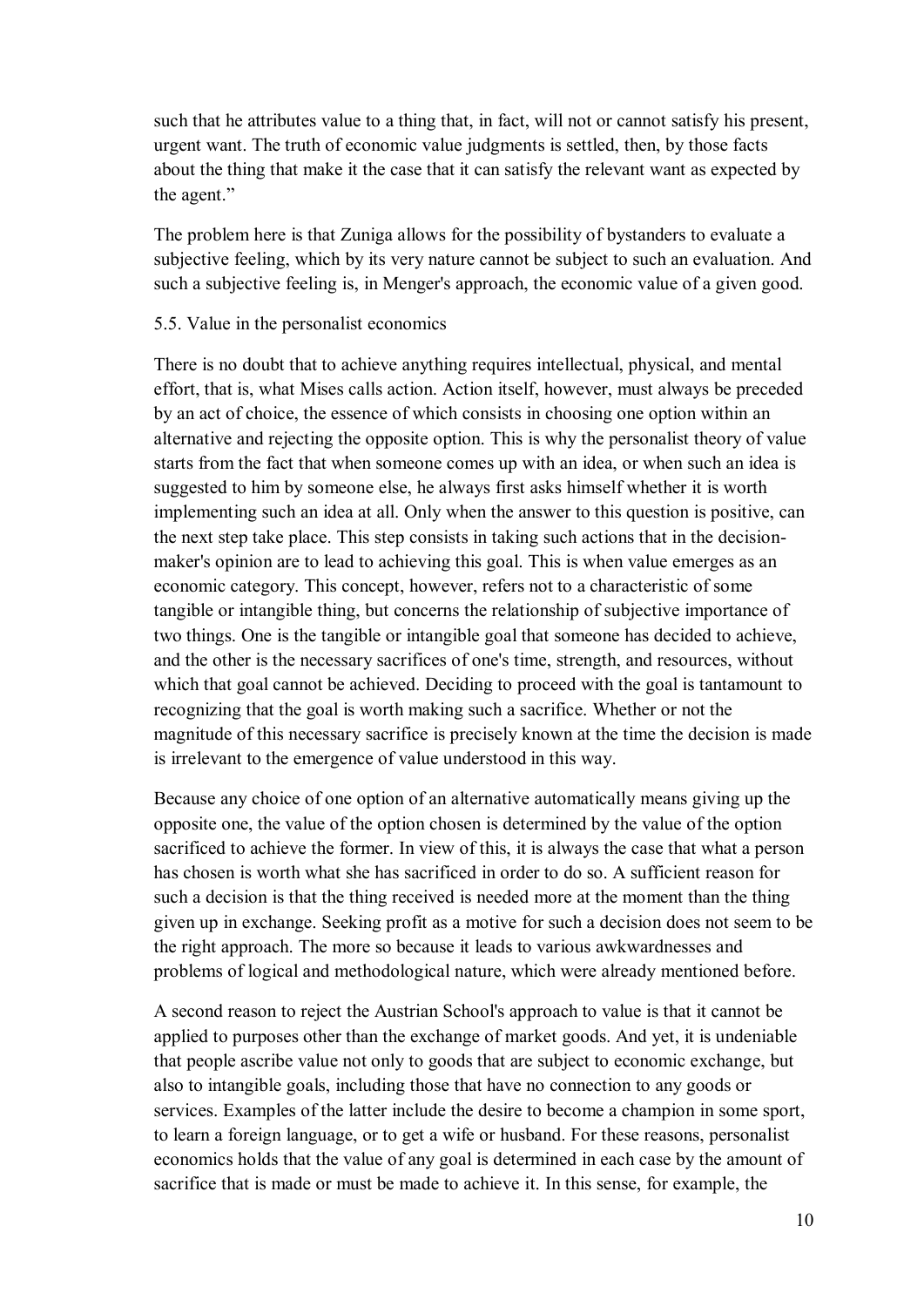ascent of K2 in winter may have a value for the alpinist of a few million zlotys which he must spend in order to buy all that is necessary to achieve his goal, increased by the unquantifiable personal physical effort and damage to health incurred during the climb. And for most, such a goal is not worth it. This example is not the only case in which the personalist theory of value is applied to explain economic aspects of decisions from spheres that have little to do with economic activity sensu stricto. This is not the case with the Austrian School approach.

In the act of market exchange there are always two goods at stake: the one that one wants to receive and the one that one has to give in return. Here, therefore, there is no great difficulty in recognizing that the value of the good received is determined unambiguously by the value of what is given in exchange. When there is an exchange with money, that is, a transaction for the purchase of goods, the measure of the value of the goods purchased is, of course, the total cost of their purchase expressed in monetary units.

It is worth remembering, however, that buying on the market or direct exchange (barter) is only one of two ways that can lead to the possession of a given good. The second way is its own creation. So if someone is in the market at a given moment with the intention of obtaining some good through exchange, it means that he has already made two choices: first, he has decided that it is worth making the effort to possess the good in question, and then, in a second act of choice, he has chosen market exchange as a better way than the alternative. Value thus arises not when a market participant gives up something in an act of market exchange that, according to the Austrians, he values less than what he receives in return, but already when that person decides that he needs the good in question and acts accordingly, without yet knowing exactly what he will have to sacrifice.

Thus, it is not a category that refers only to goods exchanged on the market, but it is a category that must be applied to every need that someone wants to satisfy, regardless of whether it is satisfied by himself or through market exchange, and regardless of whether this need concerns tangible or intangible goods or goals of non-measurable nature. In each case the achievement of a goal is conditioned by making the appropriate efforts, i.e., by making such a sacrifice as is necessary to achieve the goal.

As already mentioned, it does not matter whether the size of such a sacrifice is known and quantifiable at the time of making the decision, or whether it is not exactly known. In any case, all that matters is that at a given moment the decision-maker decided that such a sacrifice is worth making in order to achieve the chosen goal and then does what is necessary to achieve it. The value always arises when the decision is made that a given need is to be met.

In the case of commodities purchased on the market, the measure of value is the total cost of their purchase, i.e., both the price and any associated costs necessary for them to become the property of the buyer. The latter often have a significant share in this value. On the other hand, in the case of goods created for one's own use, the value is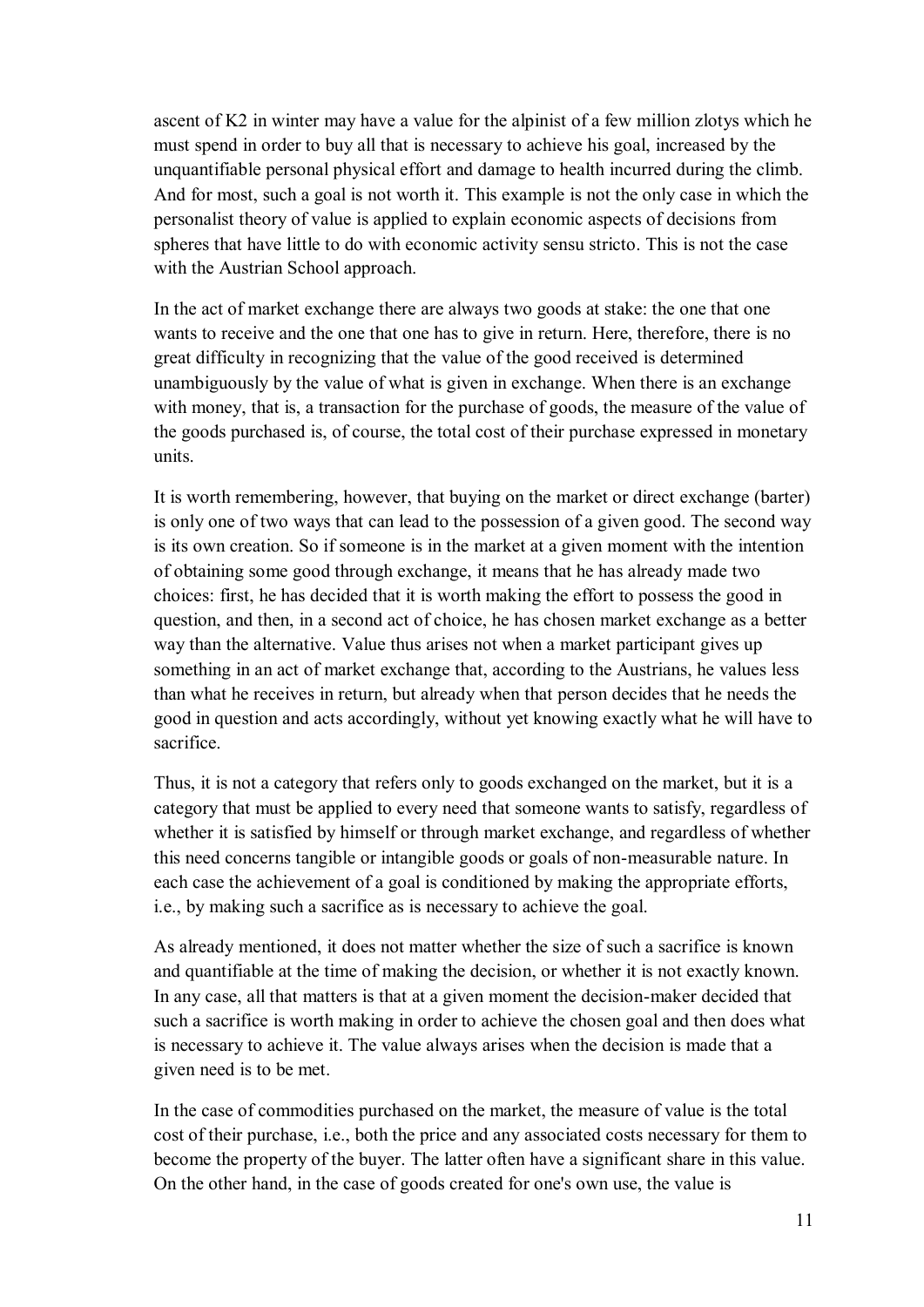determined by the type, quantity and quality of efforts made and the amount of time spent to acquire a given quantity. In this case, it is more difficult to define this value precisely, but - at least in principle - it can be done because there are physical quantities on both sides of the relationship between the goods created and the necessary inputs. If one were to persist, physical and intellectual effort can be converted into calories lost, not to mention time spent and material resources expended. Of course no reasonable person does this, because there is no need, but this does not mean that such goods produced by oneself for one's own use have no value.

The most difficult thing is to determine the value of intangible goals, such as achieving fluency in a foreign language, climbing a mountain peak, cruising around the world alone, or getting a husband or wife. However, it does not matter much, because in such a case, too, the value of such a goal is determined by everything that someone had to sacrifice to achieve it, both measurable and immeasurable quantities.

As it results from the considerations, value in personalist economics is not some entity which is born (created) as a result of human actions, e.g. in a production process, and which from the moment of its creation is connected with the product of such actions, circulating with it and being subject to division, as the supporters of the laborist theory want. Nor is it merely a subjective feeling of the importance or urgency of satisfying a need, situated on some scale of preferences, as proponents of the Austrian School of Economics want. Value in our approach has both an objective and a subjective side.

The objective nature of value derives from the fact that it is always possible to determine unequivocally - at least in principle - any sacrifices made by a decisionmaker who has achieved a chosen goal, regardless of whether and to what extent they have been realized, inventoried, and measured. The same applies to goals that have not yet been achieved, but for which the person is striving. In such a case it is also possible at least in principle - to determine all the expenditures which have already been made and those which still have to be made in order to achieve the goal. As long as the actions continue, the goal retains its objective value, understood in this way. This value will be quantified when the goal is achieved. If the goal is abandoned at any time before that, the goal loses its value and the effort expended becomes futile.

The subjective nature of value, on the other hand, means that not all people will find the magnitude of the sacrifices made by the decision maker to be adequate to the broadly defined benefits that he or she achieved. Moreover, the decision-maker himself or herself may conclude after the fact that what he or she achieved was not worth the sacrifices. However, this does not change the fact that the goal was achieved with such an expenditure of effort, resources, and time.